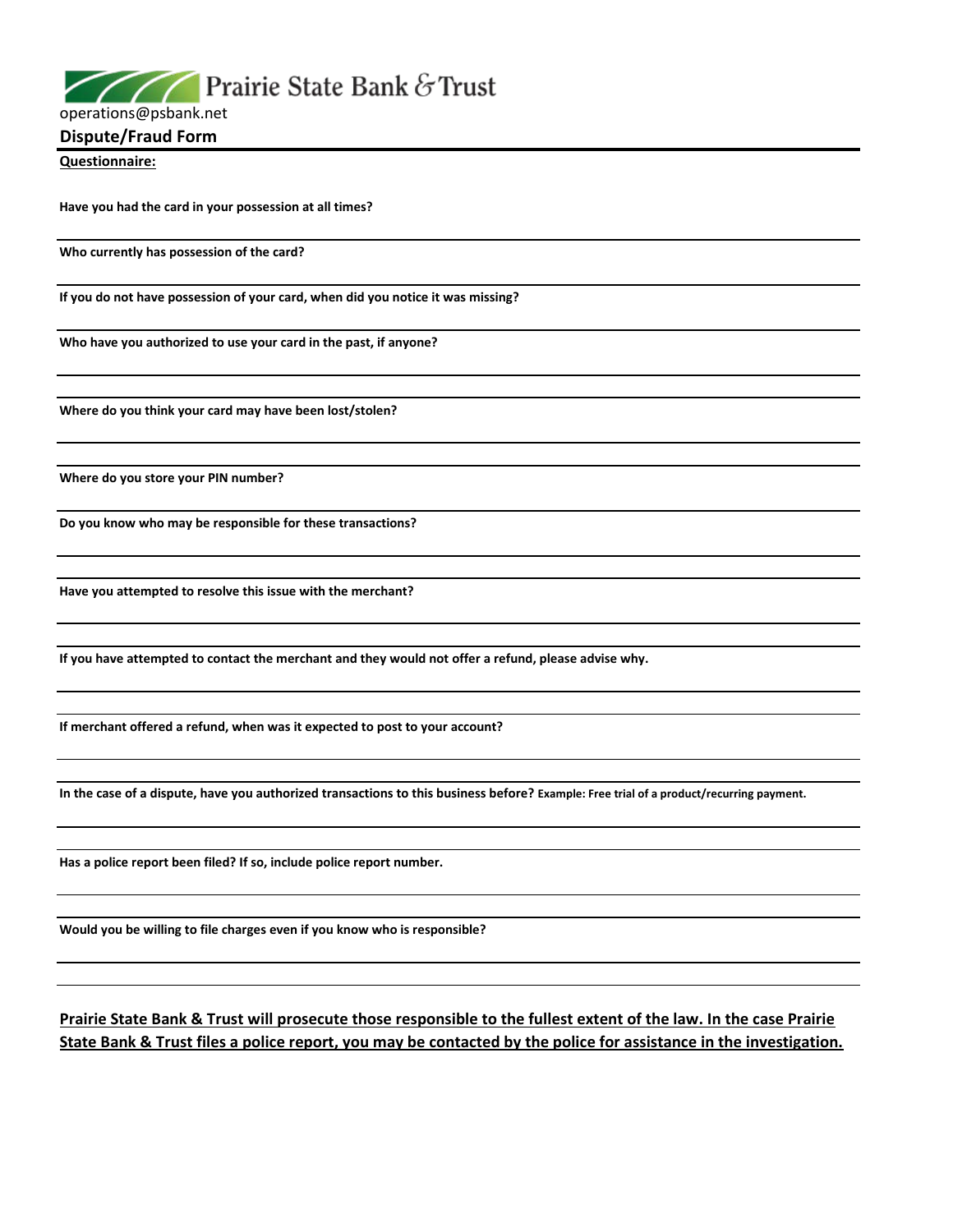## Prairie State Bank & Trust

| operations@psbank.net |  |
|-----------------------|--|
|-----------------------|--|

## **Dispute/Fraud Form**

## **General Information:**

| Cardholder Name                                                                                                            | Card Number                                                                                                         |  |
|----------------------------------------------------------------------------------------------------------------------------|---------------------------------------------------------------------------------------------------------------------|--|
| Phone Number                                                                                                               | <b>Account Number</b>                                                                                               |  |
| Please select one dispute/fraud type.<br>Dispute Type:                                                                     |                                                                                                                     |  |
|                                                                                                                            | Although I did participate in the above transaction, the merchant was unwilling to assist. Complete ONE of the      |  |
| following statements and provide as much detail in the <b>additional information</b> section below.                        |                                                                                                                     |  |
|                                                                                                                            | Merchant charged my card $\frac{2}{3}$ . I authorized $\frac{2}{3}$ to be charged to my card. I am                  |  |
| enclosing a copy of my sales receipt, which reflects the correct dollar amount.                                            |                                                                                                                     |  |
| If never received the merchandise. I expected delivery on $(date)$ .                                                       |                                                                                                                     |  |
| Merchandise was returned the merchant on __________________ and have not received                                          |                                                                                                                     |  |
| $a$ credit of $\frac{c}{2}$ .                                                                                              |                                                                                                                     |  |
|                                                                                                                            | Date Returned: _________*include copy of return receipt bate Received by Merchant: __________                       |  |
|                                                                                                                            | The above transaction(s) is a duplication of an authorized charge that took place on _________ (date).              |  |
| Merchant was not able or willing to provide the requested merchandise/services.                                            |                                                                                                                     |  |
|                                                                                                                            | Please explain what merchandise/service was to be provided in the additional information selection below.           |  |
|                                                                                                                            | I notified merchant on _________(date) to cancel pre-authorized recurring charges (i.e., insurance premium, member- |  |
| ship fee). I have enclosed a copy of my dated correspondence to the merchant, if available.                                |                                                                                                                     |  |
| ATM did not dispense requested funds.                                                                                      |                                                                                                                     |  |
|                                                                                                                            |                                                                                                                     |  |
| from the transaction(s) on second page.                                                                                    | Although I have authorized transaction in the past with this merchant, I did not authorize, participate, or benefit |  |
| Other dispute scenario: Please complete if none of the items above apply                                                   |                                                                                                                     |  |
|                                                                                                                            |                                                                                                                     |  |
|                                                                                                                            |                                                                                                                     |  |
|                                                                                                                            |                                                                                                                     |  |
|                                                                                                                            |                                                                                                                     |  |
| Fraud Type: By selecting the item below, you are indicating that you have never authorized a transaction to this merchant. |                                                                                                                     |  |
| I did not authorize, participate, or benefit from the transaction(s) on page 2.                                            |                                                                                                                     |  |
| Additional information that may assist us in our investigation:                                                            |                                                                                                                     |  |

 $\overline{\phantom{0}}$  $\overline{\phantom{0}}$